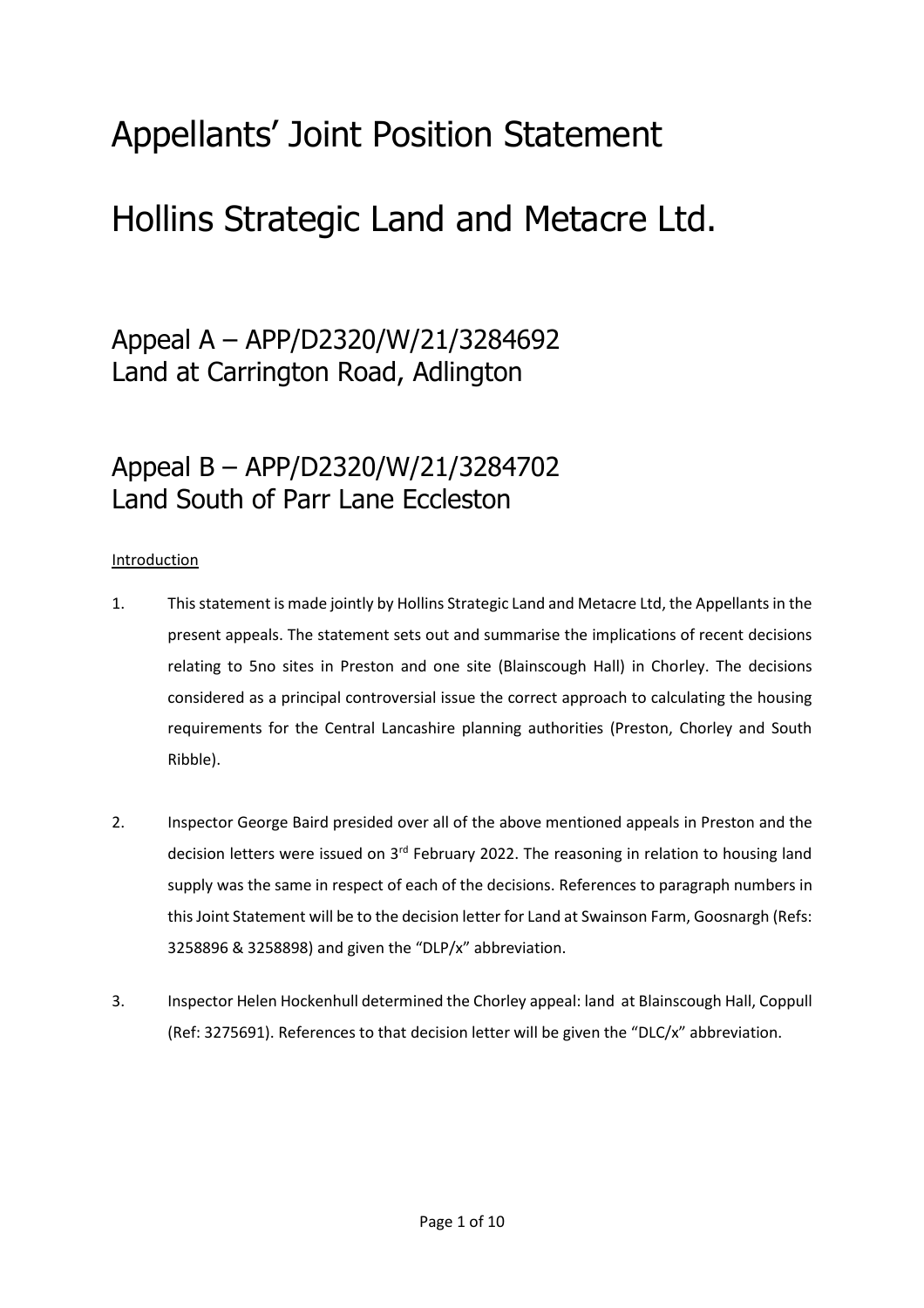#### **(1) Housing Requirement**

- 4. In relation to all of the appeals, a central issue was whether the housing requirement for Preston and Chorley (for the purposes of §74 NPPF) should derive from policy 4 of the Central Lancashire Joint Core Strategy ("CLCS") or the Standard Method ("SM"). For Chorley, policy 4 of the CLCS set an annual requirement of 417 dwellings whereas the SM requirement is 537.
- 5. In relation to the Blainscough Hall (Chorley) appeal, Inspector Hockenhull made the following key findings:
	- a. The CLCS requirement was based on the Regional Spatial Strategy ("RSS"), which was manually adjusted to reflect the spatial strategy of promoting greater growth in Preston (DLC/19);
	- b. The Central Lancashire authorities carried out a review of the CLCS housing requirement ("MOU1") in accordance with Footnote 37 (now Footnote 39) of the NPPF (DLC/20);
	- c. In 2020 the Central Lancashire authorities commissioned a housing study to inform a further agreement as to the calculation and apportionment of housing numbers across the three authority areas. This proposed agreement was known as MOU2 (DLC/21);
	- d. The 2020 housing study calculated Chorley's housing requirement as 569 dpa but the requirements for the authorities were distributed, resulting in a housing need figure for Chorley of 282 dpa (DLC/21);
	- e. MOU2 is now defunct. Preston and South Ribble consider that the correct housing requirement emerges from the SM. Chorley reverted to CLCS Policy 4 (DLC/22-23);
	- f. Chorley's case at the appeal was that the application of the SM skews development to Chorley partly as a result of high delivery rates in the Borough (DLC/24);
	- g. However, the Inspector recognised that Chorley's case amounted to a criticism of the Standard Methodology itself. It was not within her (the Inspector's) remit to question the appropriateness of the Standard Methodology (DLC/26).
	- h. The Inspector rejected the suggestion that the application of the Standard Methodology might have a negative effect on the delivery of Strategic Sites and locations that were underpinned by the economic growth aspirations and planned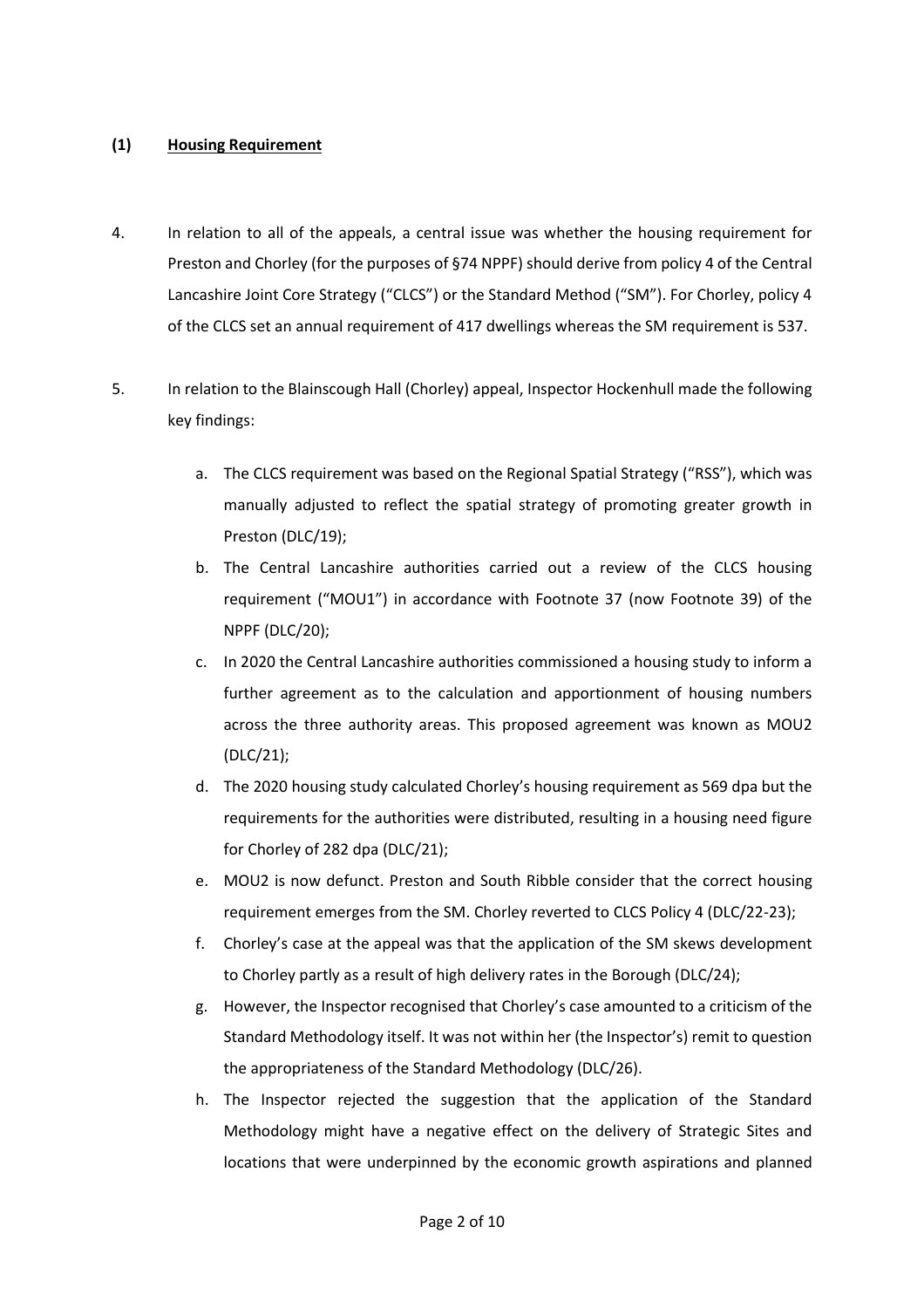infrastructure investment (such as the City Deal) in Preston and South Ribble or on any other developments according with the spatial pattern of development envisaged by the CLCS (DLC/17).

- i. In MOU2 all three authorities endorsed the conclusion that the housing requirement in CLCS Policy 4 was out of date and until such time as a new local plan is adopted the logical conclusion is that the SM should be used to calculate the 5 year housing supply (DLC/28);
- j. Chorley's attempt to revert to Policy 4 for its housing requirement, having previously agreed that Policy 4 is out of date, is contradictory (DLC/29);
- k. Having referred to a number of legal authorities and other appeal decisions, the Inspector recognised that planning policies can become out of date as a result of events since adoption such as a change in policy. She concluded that the important point was not that the standard method had been introduced, but that its application resulted in a significant change in the housing need figures for Chorley and also a change in the distribution in housing need in the HMA (DLC/30). In Chorley, the very different method for calculating local housing need through the SM therefore represented a significant change to national policy, which rendered Policy 4 out of date (DLC/35);
- l. The housing land supply for Chorley should be calculated against the SM, not policy 4 (DLC/36). Accordingly, the housing requirement for Chorley is 537 dwellings a year (DLC/30).
- 6. The reasoning deployed by Inspector Baird on this question, albeit in relation to a different local authority, was not materially different from Inspector Hockenhull's. The salient points can be summarised as follows:
	- a. The parties agreed that MOU1 was a review for the purposes of §74/footnote 39 NPPF (DLP/24);
	- b. The issue was whether the introduction of the SM constitutes a significant change sufficient render the adopted CLCS Policy 4 requirement out of date (DLP/24);
	- c. A holistic approach should be taken to NPPF and the PPG. Whilst neither refers explicitly to 'significant change', if one takes both the NPPF and PPG in the round, it is open to a decision taker to consider whether CLCS Policy 4 is out of date as a consequence of a significant change in circumstances (DLP/27);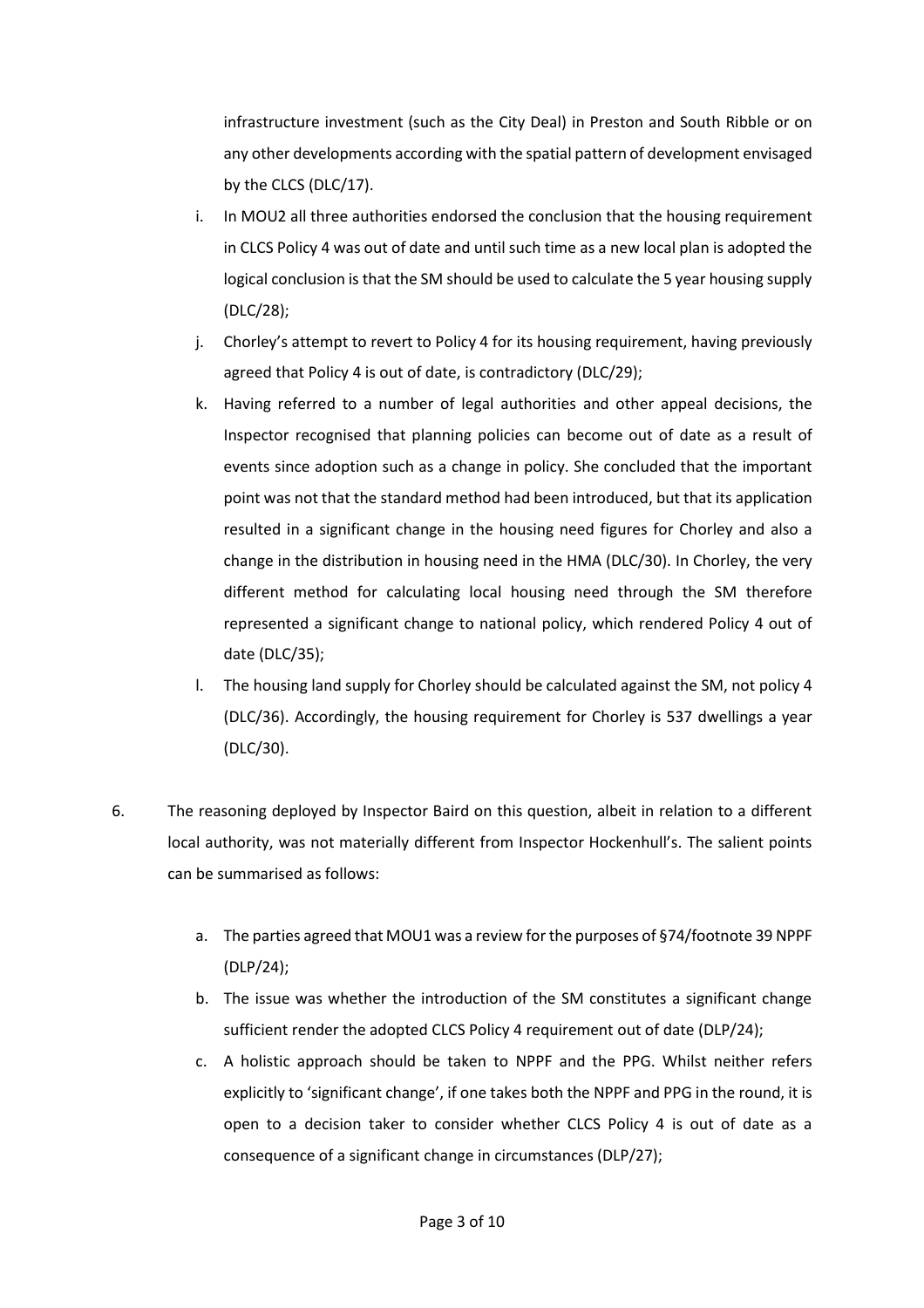- d. Policy 4 is based on a manual redistribution of the housing requirement set out in the 2008 Regional Strategy for the Northwest. Whilst the age of the policy is not, on its own, indicative of it being out of date, the base evidence for calculating housing need has materially changed compared to the evidence used to calculate housing requirements under the RSS-influenced Policy 4 (DLP/28);
- e. Having regard to the totality of the evidence, as well as the decisions at Cardwell Farm and land South of Chain House Lane, the difference between the CLCS Policy 4 housing requirement and that generated by the SM is a significant change that renders this policy out-of-date (DLP/30).
- f. It is clear to the Appellants that this conclusion resulted from the Inspector's exercise of planning judgement.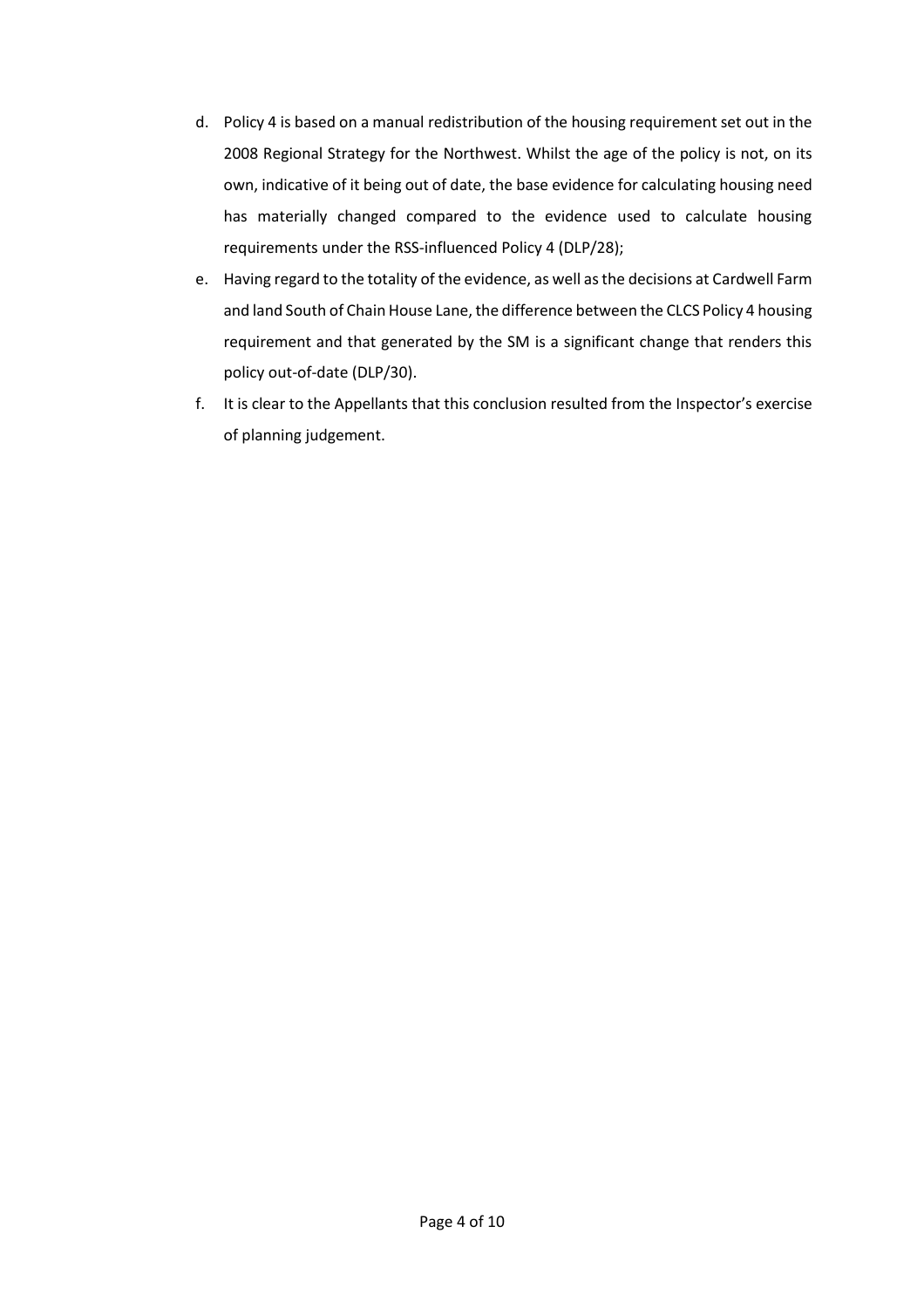#### **(2) Oversupply**

- 7. Chorley (but not Preston) argued that past delivery rates in the Borough should be used to reduce both the overall plan period housing requirement and the annual housing figure (DLC/38 – 39). Chorley contended that the residual annual housing requirement, using this approach, should be 104 dpa (DLC/39).
- 8. Inspector Hockenhull rejected this argument for the following reasons:
	- a. Chorley's position resulted in the plan requirement becoming a target rather than a minimum figure. As such, it conflicts with the NPPF's objective of boosting significantly the supply of housing (DLC/40);
	- b. CLCS Policy 4 (a) sets a minimum annual requirement of 417 dwellings per annum for Chorley. Accounting for oversupply, so that the residual annual requirement becomes 104 dwellings per annum, would be inconsistent with this part of the policy (DLC/42);
	- c. The Council's approach would also be inconsistent with CLCS Policy 4(c). That part of the policy requires the Council to demonstrate a continuous 5 – year supply from the start of each monitoring period. The Council's approach looks back to the start of the Plan period and is inconsistent with this approach. The Council's 'over delivery' argument would not ensure a rolling 5-year housing land supply. The Council's approach would therefore be inconsistent with policy 4(c) (DLC/42);
	- d. Whilst the Planning Practice Guidance ("PPG") allows authorities to offset oversupply in a given year against past shortfalls, it does not necessarily follow that oversupply in earlier years of the plan period can be used to offset future delivery (DLC/43 – 44);
	- e. The Council pointed to the fact that the CLP trajectory had anticipated strong housing delivery in the early part of the Plan period, and a reduction in delivery to the end of the Plan period. However, the CLP is a non-strategic Plan, which is required to be consistent with the CLCS, and the purpose of the trajectory was to demonstrate that the housing requirement over the Plan period could be met. The projected reduction in supply in the latter part of the Plan period does not negate the importance of maintaining a five-year housing land supply, and the failure to do so engages the tilted balance (DLC /45 - 46).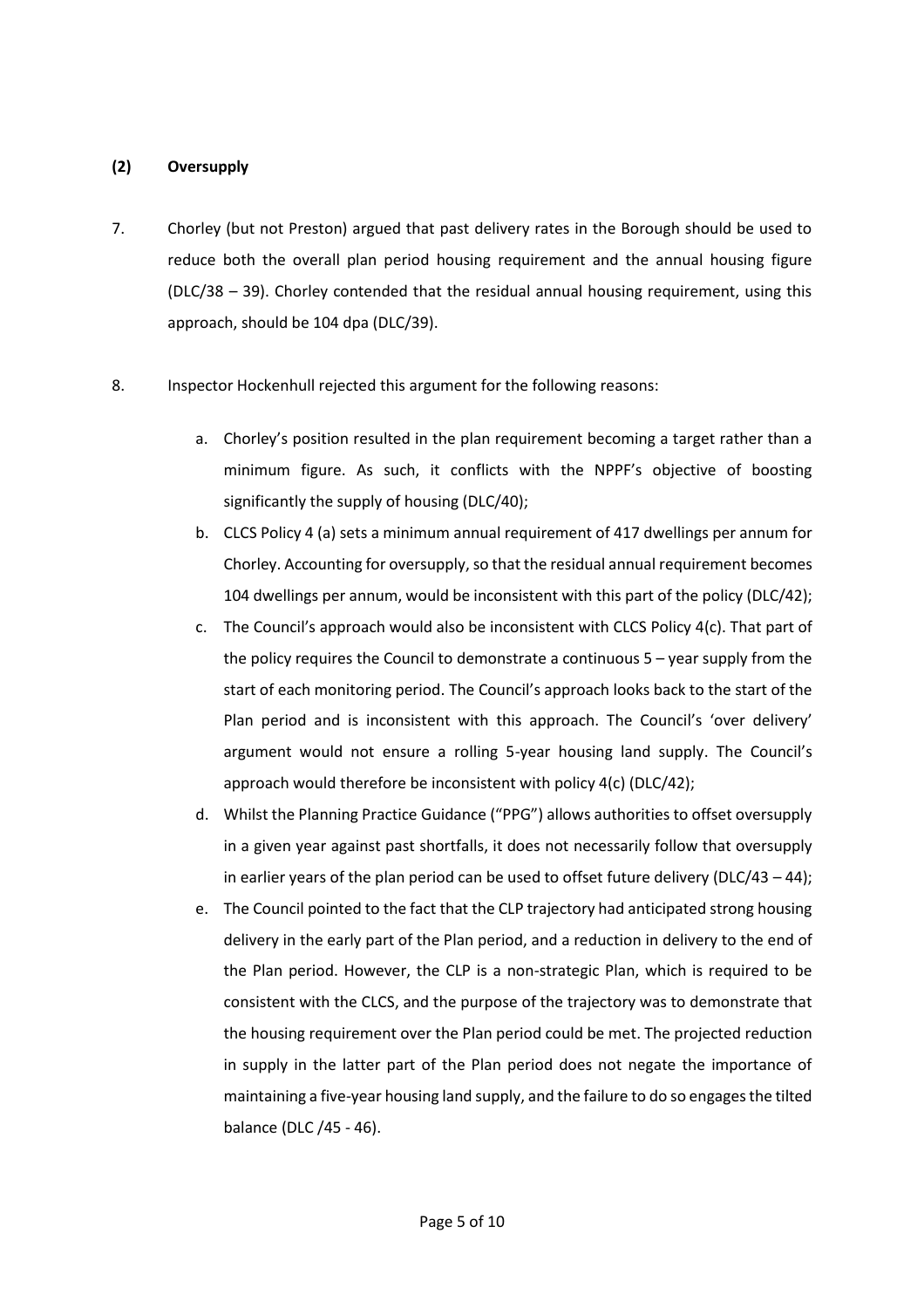- f. The projected reduction in supply in the latter part of the Plan period also has implications for the ability of the Council to meet the Housing Delivery Test ("HDT"). The HDT, whilst separate from the NPPF requirement to identify a 5-year housing supply, is a material consideration because it is (i) complementary to the NPPF; and (ii) is aimed at achieving the Government's objective of boosting housing supply (DLC/47);
- g. Inspector Hockenhull recognised that there is an absence of policy or guidance on how oversupply should be treated but noted that the Courts have confirmed that it calls for the application of planning judgement by the decision taker (DLC/48). Applying her judgement, the Inspector held that the Council's approach would reduce the ability of the authority to meet future housing needs especially in the context of an acute shortfall of affordable housing (DLC/50);
- h. In the circumstances that exist in Chorley, an oversupply from previous years should not be used to offset future housing requirements. To conclude otherwise would be contrary to the aims of the NPPF and would fail to significantly boost the supply of housing (DLC/51).

#### **(3) Housing Supply in Chorley**

- 9. In light of the above and considering the parties' differing positions on deliverable sites, the housing land supply for Chorley is between 2.4 and 2.6 years (DLC/53).
- 10. Accordingly, the tilted planning balance is engaged *per* §11(d) NPPF (DLC/53).

#### **(4) Most Important Policies**

- 11. At the Chorley Inquiry it was agreed (as here) that the most important policies for determining the appeal were Policy 1 and Policy 4 of the CLCS and Policy BNE3 (safeguarded land) of the Chorley Local Plan ("CLP") (DLC/54).
- 12. Paragraph 11 (d) and footnote 8 provide that where the Council cannot demonstrate a fiveyear housing land supply, the policies that are most important for determining the application are out of date. In the context of the current appeals, the policies most important for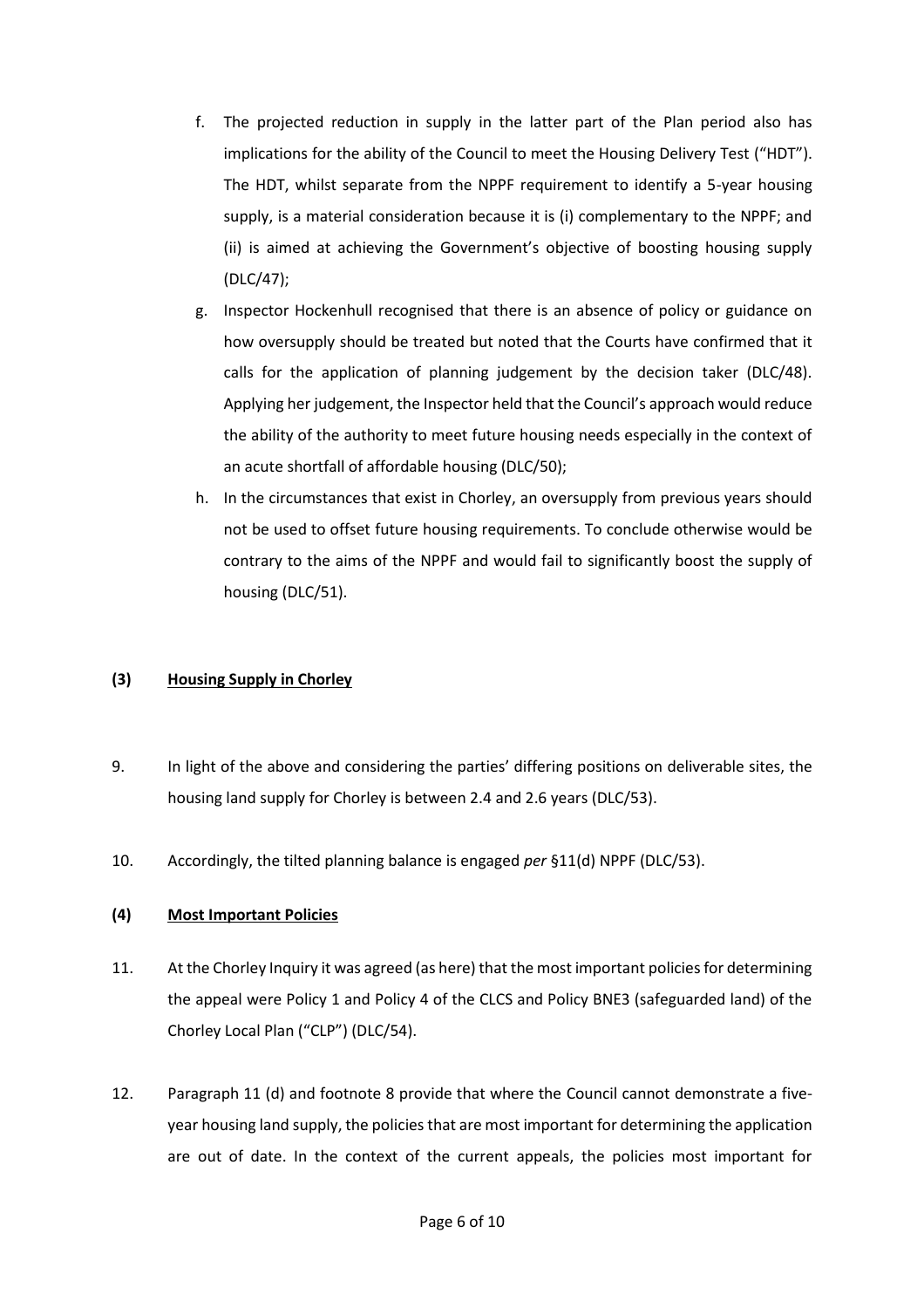determining the application (Policy 1, Policy 4 and BNE3) are therefore out of date as a result of the inability of the Council to demonstrate a five-year housing land supply.

- 13. In addition, given that Policy 4 is out of date on its own terms for the reasons set out above, it follows that CLP Policy BNE3 would also be out of date. This is because it has been based on the Policy 4 housing requirement (DLC/54). Inspector Hockenhull therefore concluded that all of the most important policies for the current appeals are out of date.
- 14. With particular reference to Policy BNE3, whilst it remains generally consistent with NPPF §143, it is based on a housing requirement that is (i) out of date (because it is too low); (ii) inconsistent with the local housing need methodology; and (iii) inconsistent with the NPPF. Limited weight should therefore be given to conflict with Policy BNE3 (DLC/87). Policy BNE3 constrains the ability of Chorley to deliver a sufficient quantum of housing to meet its housing needs.
- 15. The Appellants also note that in the BH decision, Inspector Hockenhull accepted that in respect of the emerging Plan, there will be a requirement for the Council to look towards non-Green Belt sites, in particular safeguarded land sites, to meet future development needs before considering the release of land in the Green Belt. The release of safeguarded sites now would not, therefore, undermine the emerging Local Plan (DLC/16).
- 16. The Appellants submit strongly that the same conclusions should be reached in the present appeals. The Appellants' joint position in these appeals is that the release of the appeal sites is needed now to meet housing needs now and going forwards.
- 17. It is also noted that Inspector Baird considered whether Policies 1 and 4 of the CLCS were inconsistent with the NPPF sufficient to render them out of date and to tilt the planning balance (DLP/32-37). He held that Policy 4 was out of date (DLP/34) but that the key question to determine whether Policy 1 was out of date was as follows: "*does this policy constrain the ability of the lpa to deliver an adequate supply of housing such that further housing sites located at the lowest order settlements are required?*" (DLP/36).
- 18. In Preston, the circumstances were different. First, the sites in Preston were Policy 1 (f) settlements (smaller villages) where development will typically small scale and limited to infilling, conversion of buildings, and proposals to meet local need, unless there are exceptional reasons for larger scale redevelopment schemes. Both appeal schemes before this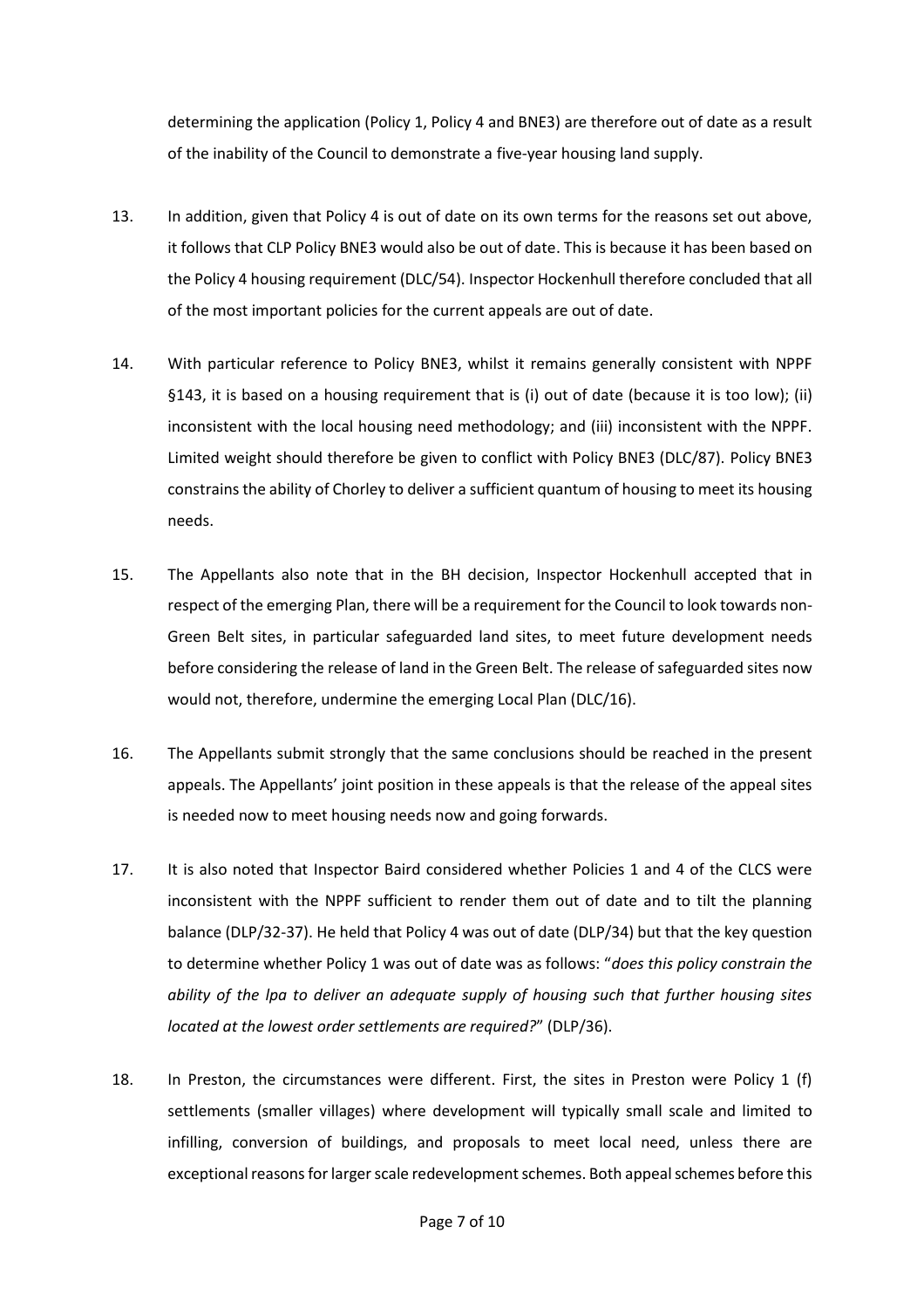inquiry are in settlements that sit higher in the settlement hierarchy: Adlington is a Urban Local Centre where some growth and investment is encouraged to meet housing needs (1 (d)), and Eccleston is a Rural Local Service Centre where limited growth and investment will be encouraged to help meet local housing needs and to support the provision of services to the wider area. It is no part of the Council's reason for refusal or case to the inquiry that the development of the appeal sites is contrary to the spatial hierarchy in CS1, and the Council accepts that the proposal is in compliance with policy CS1 (see Planning Statement of Common Ground paragraph 5.16).

- 19. On the basis that policy 1 does not itself operate as a restriction on development on the edge of Local Urban Centres or Local Rural Service Centres, Policy 1 is not out of date on its own terms (2.16 Policy Proof Chris Betteridge).
- 20. The position would plainly be otherwise if Policy 1 were interpreted to constrain development. As set out above, that is not here part of the Council's case.
- 21. The Appellants note that in the Goosnargh/Preston decisions, the Inspector noted that Policy 1 is not a "fully fledged development management policies", in that (in Preston) it did not define settlement boundaries or limit development to sites within settlements (DL/35). However, the Development Plan is to be read as a whole. This meant that, in Preston, Policy 1 was read together with Policy EN1 and HS4 – 5. The Inspector found that these policies did not together constrain the supply of housing because Preston was able to deliver a healthy supply of housing of some 15 years. Therefore, although Core Strategy Policy 4 was out of date, taking the suite of policies in the round, the most important policies for determining the application (Policy 1, Policy 4 and EN1) were not out of date in the circumstances that exist in Preston.
	- 22. In these appeals, in light of Inspector Hockenhull's findings as to housing land supply (between 2.4 – 2.6 years), the basket of policies taken in the round (Policy 1, Policy 4 and BNE3) do materially constrain the ability of Chorley to deliver an adequate supply of housing. Accordingly, the circumstances here are materially different to those that exist in Preston, and the basket of the most important policies for determining the application (Policy 1, Policy 4 and BNE3) is out of date.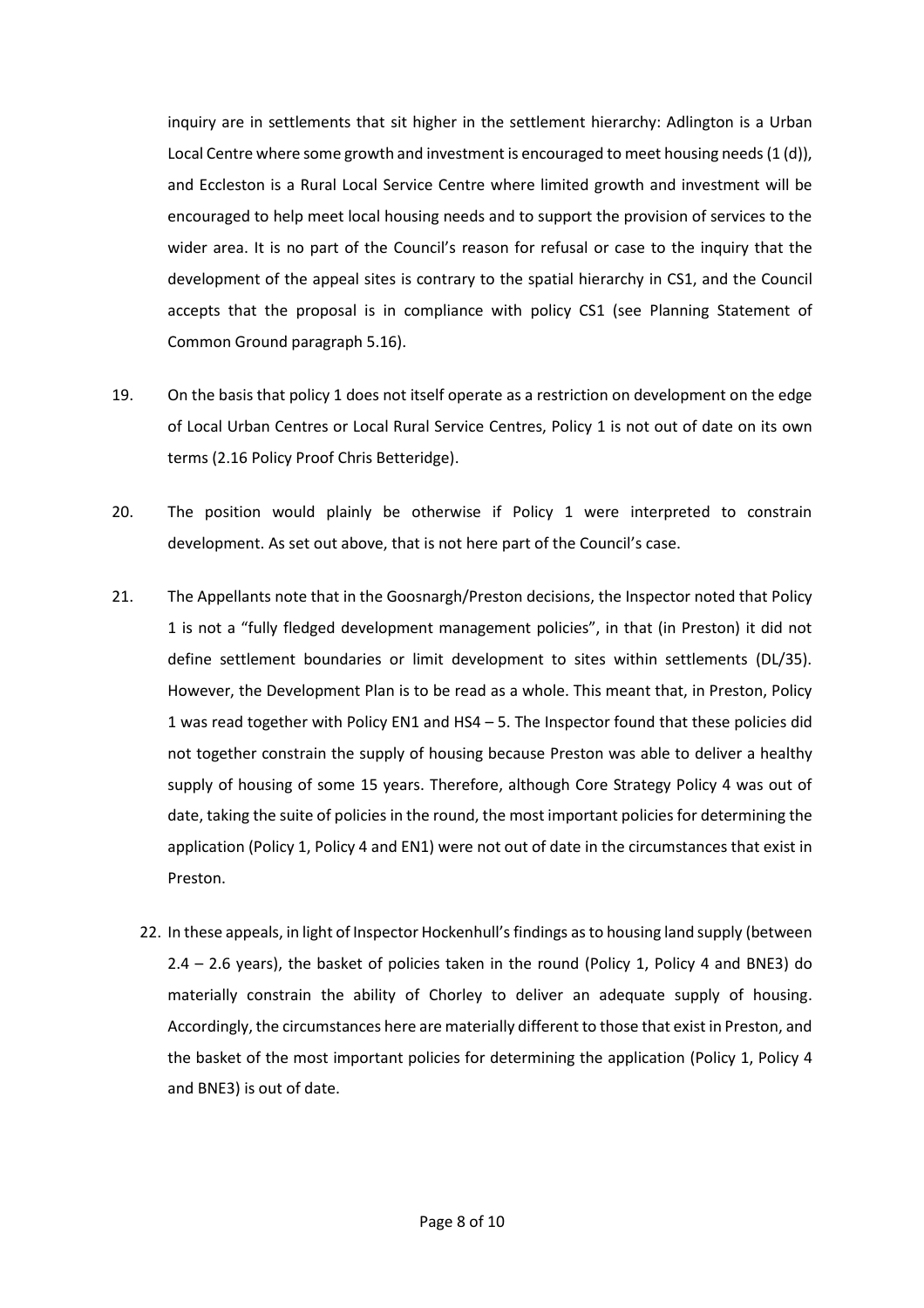23. For all of those reasons, the most important policies for determining the application are out of date as they constrain housing delivery, and further sites such as the appeal sites need should be released now to meet identified needs.

#### **(5) Conclusions and Overview**

- 24. The decisions handed down by Inspectors Baird and Hockenhull have a direct and determinative impact on the present appeals. It is now unarguable that:
	- a. The housing requirement for Chorley is derived from the SM;
	- b. Chorley cannot demonstrate a 5 year supply of housing land. The present supply is between 2.4 – 2.6 years, which is a substantial shortfall;
	- c. The tilted planning balance is engaged *per* §11(d) NPPF;
	- d. The most important policies for determining the Appeals are out of date by virtue of the lack of a deliverable housing supply and because they are inconsistent with the NPPF as they constrain the ability of the LPA to deliver an adequate supply of housing;
	- e. Only limited weight can be given to conflict with Policy BNE3 CLP, which is the principal relevant policy in the instant appeals.
- 25. It is therefore unsurprising that Chorley Borough Council has withdrawn its reasons for refusal in respect of both Appeals: see CBC letter dated 4<sup>th</sup> February 2022.
- 26. It has always been common ground that there are no site specific reasons for withholding planning permission, the Council's case resting on an 'in principle' objection to the release of safeguarded land. That reason has now fallen away.
- 27. To the extent that benefits of the schemes should be taken into account, the Appellants note Inspector Hockenhull's findings as follows:
	- a. Significant weight was given to the delivery of 123 homes (DLC/88). The individual and cumulative contributions of the Appeal Schemes should carry the same weight;
	- b. The delivery of affordable housing in the context of a significant and worsening shortfall of such housing, should be given a minimum of significant weight (DLC/89 – 91).